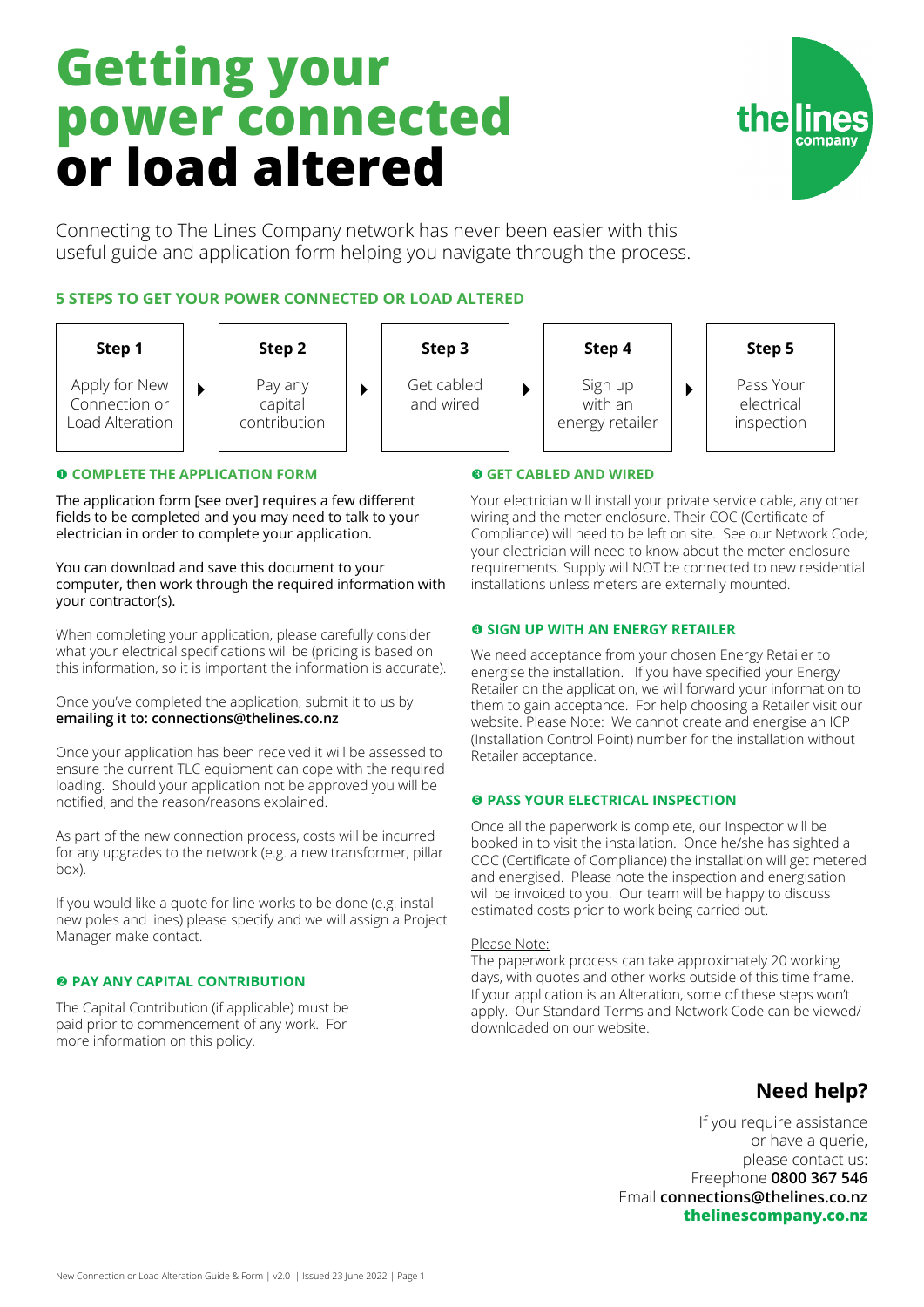| thelines                                   | <b>New Connection</b><br>or Load Alteration                                                                                                                                                           |
|--------------------------------------------|-------------------------------------------------------------------------------------------------------------------------------------------------------------------------------------------------------|
|                                            | <b>Application Form</b>                                                                                                                                                                               |
| Application type                           |                                                                                                                                                                                                       |
| New Connection<br>Load Alteration          | ICP to be altered<br><b>WM</b>                                                                                                                                                                        |
|                                            | PERSON OR COMPANY TO BE CHARGED FOR THE INSPECTION FEE AND CAPITAL CONTRIBUTION COSTS (IF ANY)                                                                                                        |
| *MANDATORY FIFI DS<br>Name*                |                                                                                                                                                                                                       |
| Address*                                   |                                                                                                                                                                                                       |
| Email Address*                             | Phone*                                                                                                                                                                                                |
|                                            | <b>LEGAL OWNER OF PROPERTY</b> (OF THE SITE AT THE TIME OF SUBMITTING THIS APPLICATION)                                                                                                               |
| Full Name $(s)^*$                          |                                                                                                                                                                                                       |
| Entity*                                    | $\Box$ Company $\Box$ Trust $\Box$ Other, please specify                                                                                                                                              |
| Landline*                                  | Mobile*                                                                                                                                                                                               |
| Email Address*                             |                                                                                                                                                                                                       |
| Street Address*                            |                                                                                                                                                                                                       |
| Suburb*                                    |                                                                                                                                                                                                       |
| Town/City*                                 | Postcode*                                                                                                                                                                                             |
| Applicant name*<br>(if different to above) | Phone                                                                                                                                                                                                 |
| Email Address*                             |                                                                                                                                                                                                       |
|                                            | <b>INSTALLATION DETAILS</b> (THIS REFERS TO THE PROPOSED/CURRENT INSTALLATION WHERE THE POINT OF CONNECTION IS TO BE ESTABLISHED)                                                                     |
| Street Address*                            |                                                                                                                                                                                                       |
| Suburb*                                    |                                                                                                                                                                                                       |
| Town/City*                                 | Postcode                                                                                                                                                                                              |
| Legal Description                          |                                                                                                                                                                                                       |
| Lot                                        | Certificate of Title*<br><b>DPS</b>                                                                                                                                                                   |
| Property Type*                             | $\Box$ Residential $\Box$ Holiday Home $\Box$ Accommodation<br>$\Box$ Dairy Farm                                                                                                                      |
|                                            | Other, please specify (e.g. sheep farm, dairy farm, clothing retail, liquor retail)<br>No<br>This site generate electricity as Distributed Generation (e.g. solar, wind, hydro generation) $\Box$ Yes |
|                                            | A Distributed Generation plan is included with this application<br>Yes<br>$\Box$ No                                                                                                                   |
|                                            | <b>NOMINATED ENERGY RETAILER</b> (THE POWER COMPANY TO WHOM YOUR POWER AND LINES BILL WILL BE PAID)<br>If alteration for an existing ICP, continue to next question                                   |
| Retailer                                   | Customer#                                                                                                                                                                                             |
|                                            | For help choosing a Retailer, visit: https://www.thelinescompany.co.nz/                                                                                                                               |